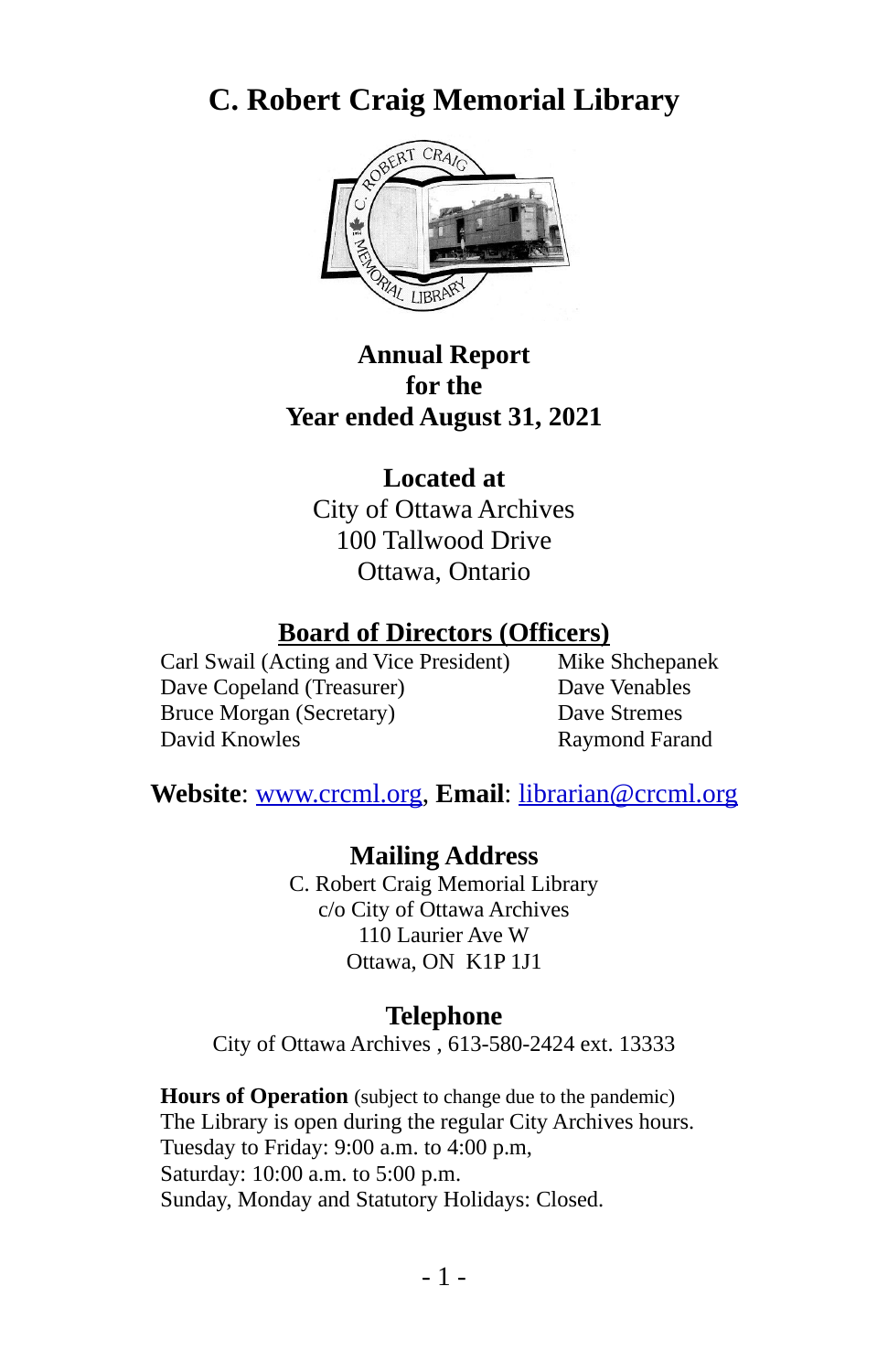## **Table of Contents**

| Reports of the Officers                    |
|--------------------------------------------|
| Librarian's Reports                        |
| Library Members, Donors and Volunteers. 15 |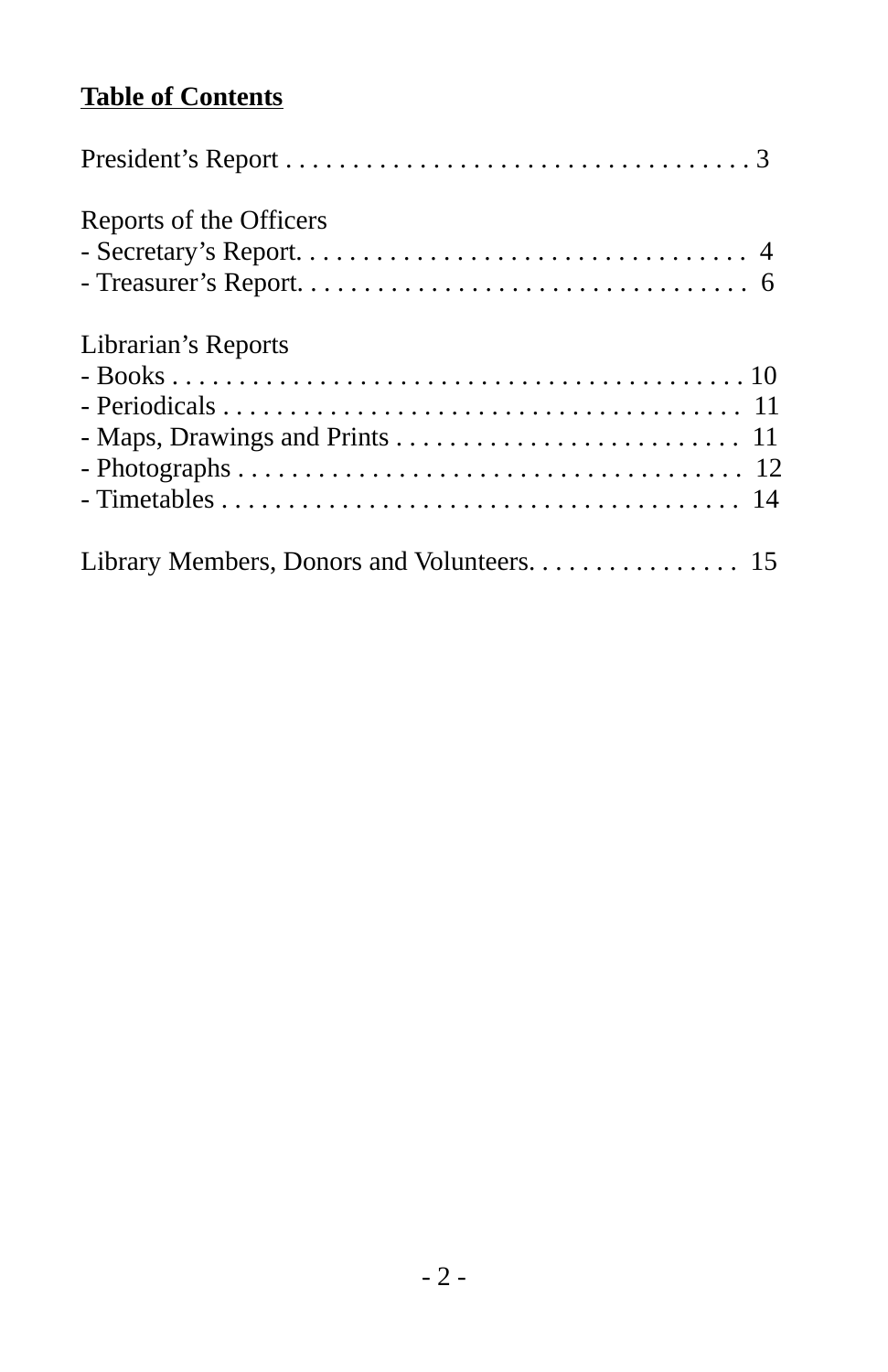### **President's Report**

This past year we have not been able to access our facilities in the Partner's Room at the City of Ottawa Archives. With help from the Archives staff we have had limited access to our collections to handle requests from clients. I wish to thank the city staff at the Archives for their efforts to allow people back into the building while maintaining proper safety protocols.

In our last annual report we mentioned concerns about our financial stability. One of our major expenses was the rental of a storage unit to keep donated materials before they could be sent to the Archives building for inclusion in our collections. With the help of a number of our directors we were able to find space to hold items still in storage until the Archives building opens for new items. A number of items that did not fit our mandate were donated to other organizations. I would like to thank all those involved for their efforts under pandemic safety restrictions.

Even with our not being able to easily access our collections, we have been able to help a number of clients in particular with requests for photographs. There have also been a few requests for information that have been fulfilled from the personal collections of our members.

We are still looking for people to help with our collections and to serve on the board of directors. In particular, Dave Knowles is stepping back a bit from looking after our large book collection and we are actively looking for someone who will volunteer to help him. Although there will be challenges to access the collection until more of the pandemic restrictions have been dropped, I would encourage members to consider if they would be able to help us continue our work.

 With vaccinations going well in Ottawa I am looking forward to our getting back into the Archives building this fall to get back to work.

Carl Swail, Acting President.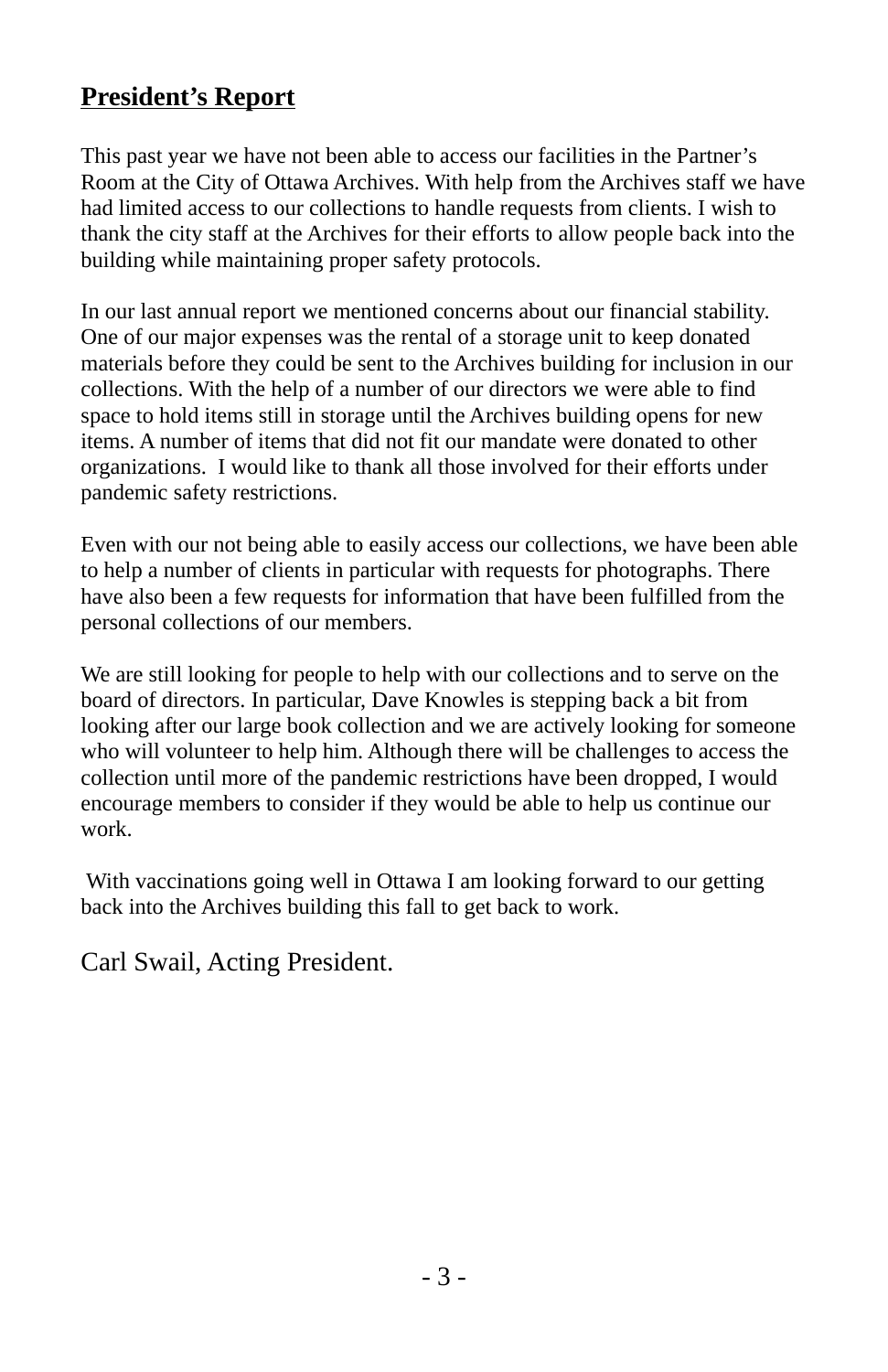### **Reports of the Officers**

#### **Secretary**

While the last AGM was held by Zoom on September 11, 2021, it was a 2020 Report for the meeting normally held in Oct/November. For the interval between September 2020 and End of August 2021, the Fiscal year covered by this report, there is only limited substance. The Covid 19 pandemic, which affected most Canadians by February or March 2020, resulted in the closure of the Archives, and neither the Executive nor the Volunteers, nor our members or the public could gain access the facilities during this last fiscal year. Nonetheless, our web site, skillfully maintained by Dave Copeland, has been used right across the country, with new items and information being added by our various curators.

The Library Board of Directors met twice formally during this period; in person on September 18, 2020 and via Zoom on June 23, 2021. Additionally, the Board held informal discussions and email exchanges during this interval. While some action items were deferred, such as our search for a new President, any essential items were decided and implemented, including responses to information or image requests. As well, as noted in the Curator reports, image identification has been ongoing. Also the Board, through the Acting President, has maintained contact with the Archives management to plan the reopening of the Library.

As the Treasurer will report, finances were the major issue in August. The decision to eliminate the Dymon storage locker was implemented, eliminating a major expense. Retained materials which were distributed to members homes/businesses will be transferred to the Archives once it fully reopens. The Board also considered options relating to the other major expense, Insurance. The Library is obligated by its agreement with the Archives to maintain liability coverage of \$1 million. In addition, loss coverage is included in the policy. The Board took steps to determine if reduced expense could be obtained, but learned that costs would likely go up under any new coverage. Hence, the current policy was maintained, while consideration of adjusting the scope of coverage is considered.

Under the By-Laws of the corporation, an election of Directors is required biannually, in the even years. In view of the Covid 19 restrictions on public meetings of more than 10 people, we were unable to hold a full AGM in October 2020 as planned. Accordingly, the Board voted to defer that AGM until an inperson meeting could be held in the new year. Nonetheless, a full annual report was circulated including financial statements of the Library, and reports of the officers and custodians. In the interim, the current Board members agreed to remain "on the job" until an election could be held.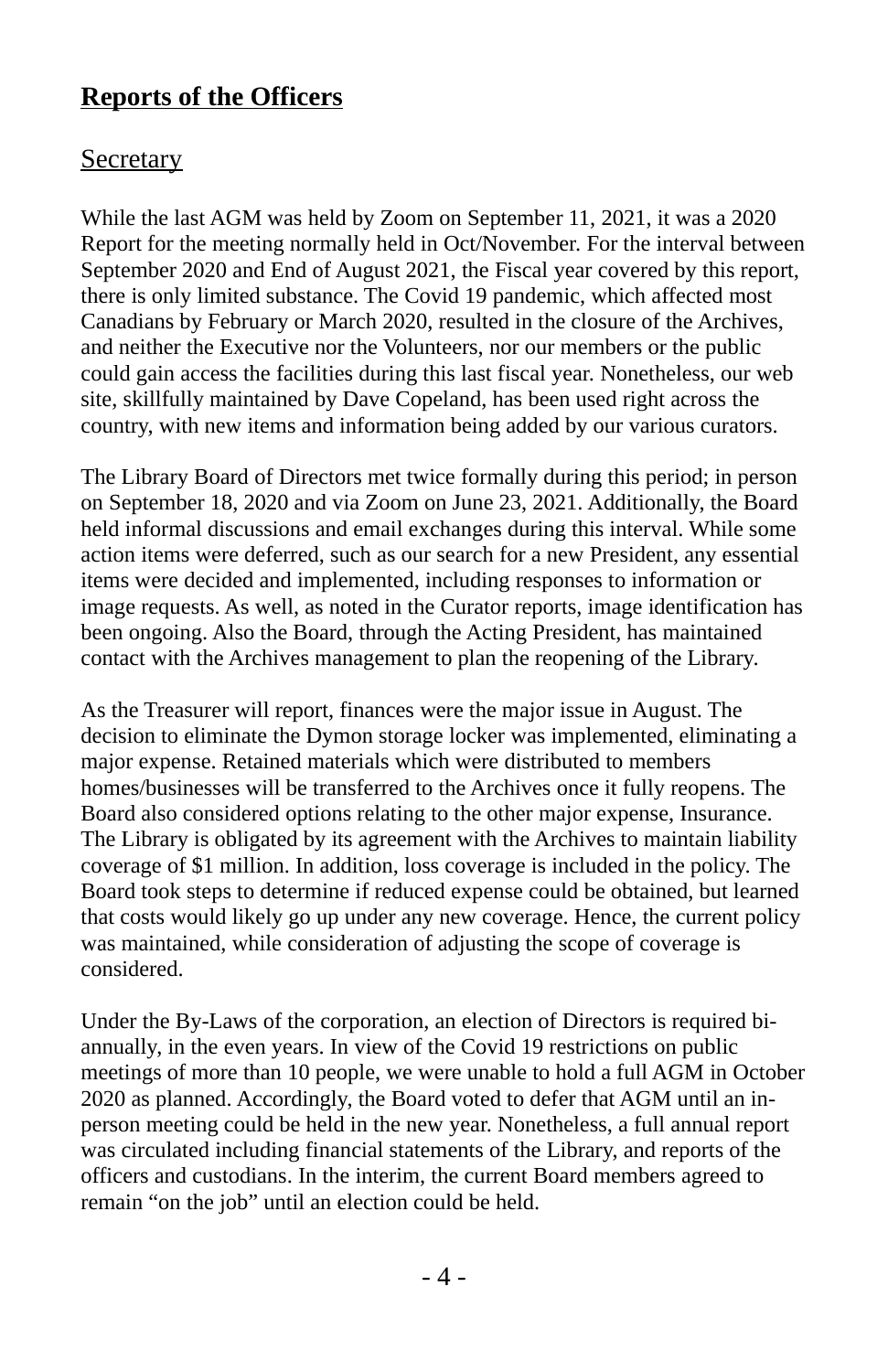As noted in the Notice of AGM, this was to occur at the deferred 2020 AGM but low turnout effectively precluded a valid election. Instead, the election will be held at the November 6, 2021 AGM for the remainder of the 2 year term. There will be an opportunity for an additional Board member to be nominated.

Bruce Morgan, Secretary.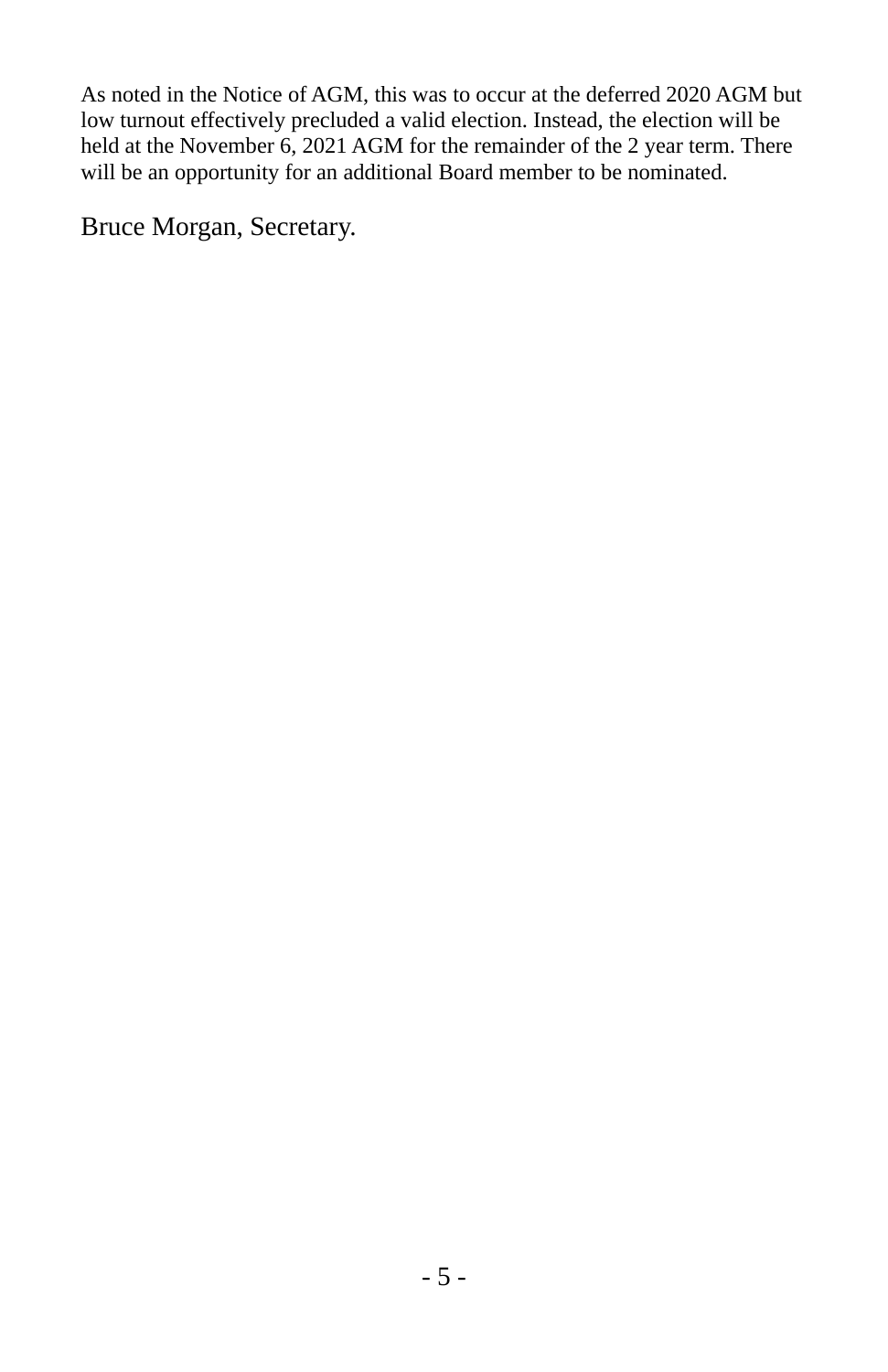#### Treasurer

This past year was, financially, the best in many years, showing a surplus exceeding \$3300. This is primarily the result of terminating the lease of the storage locker and increased donations, and particularily a number of large donations. To those I say "Thank you"!

We have essentially trimmed our expenditures to a minimum and can do nothing more to reduce them. Our single largest expense is our liability insurance, which, this past year, represents 83% of all expenses, and, going forward, would be over 90% of essential expenses. We had already curtailed the buying of acquisitions for the collection. This, along with closing the storage locker, and a strong core of financial supporters and volunteers, has stabilized our finances.

It is the practice of the Library to engage an independent review of the financial statements, and again this year we have asked Leslie Goodwin to perform this review. His review letter is presented.

Dave Copeland, Treasurer.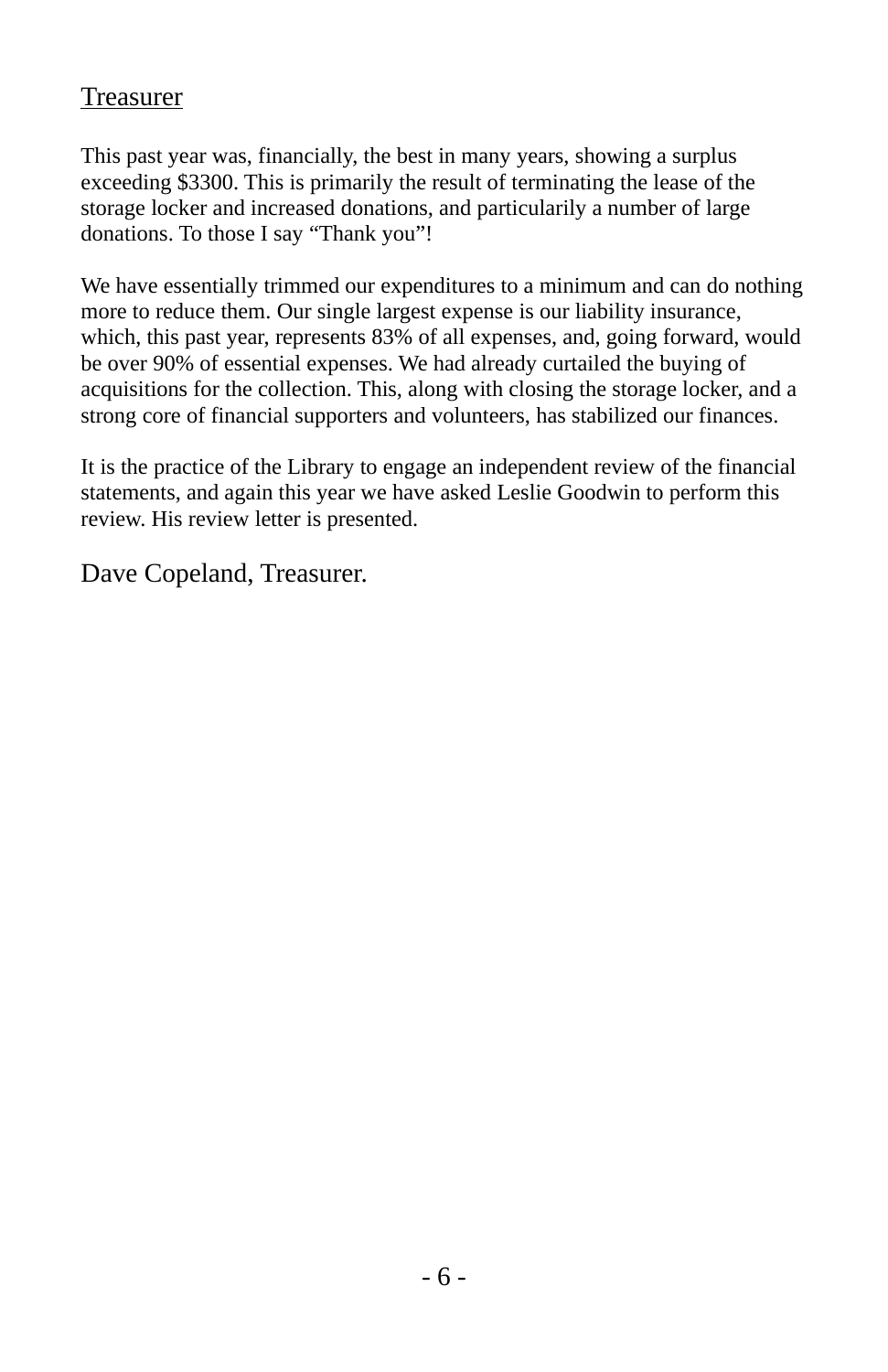Review Letter

Leslie C. Goodwin 683 LaVerendrye Drive Gloucester, Ontario, K1J 7X5 613-746-7914 lvgoodwin@rogers.com

C. Robert Craig Memorial Library City of Ottawa Archives 19-49 110 Laurier Avenue West Ottawa, ON K1P 1J1

Attention Mr D. Copeland Treasurer

28 September 2021

Dear Mr. Copeland:

RE: C. Robert Craig Memorial Library Financial Returns 2020 - 2021

I have reviewed the financial data for the C, Robert Craig Memorial Library that was presented to me for the fiscal year 1 September 2020 to 31 August 2021 and am fully satisfied with the figures as presented.

Yours sincerely <u>Samp</u> ์ๆ

Leslie C Goodwin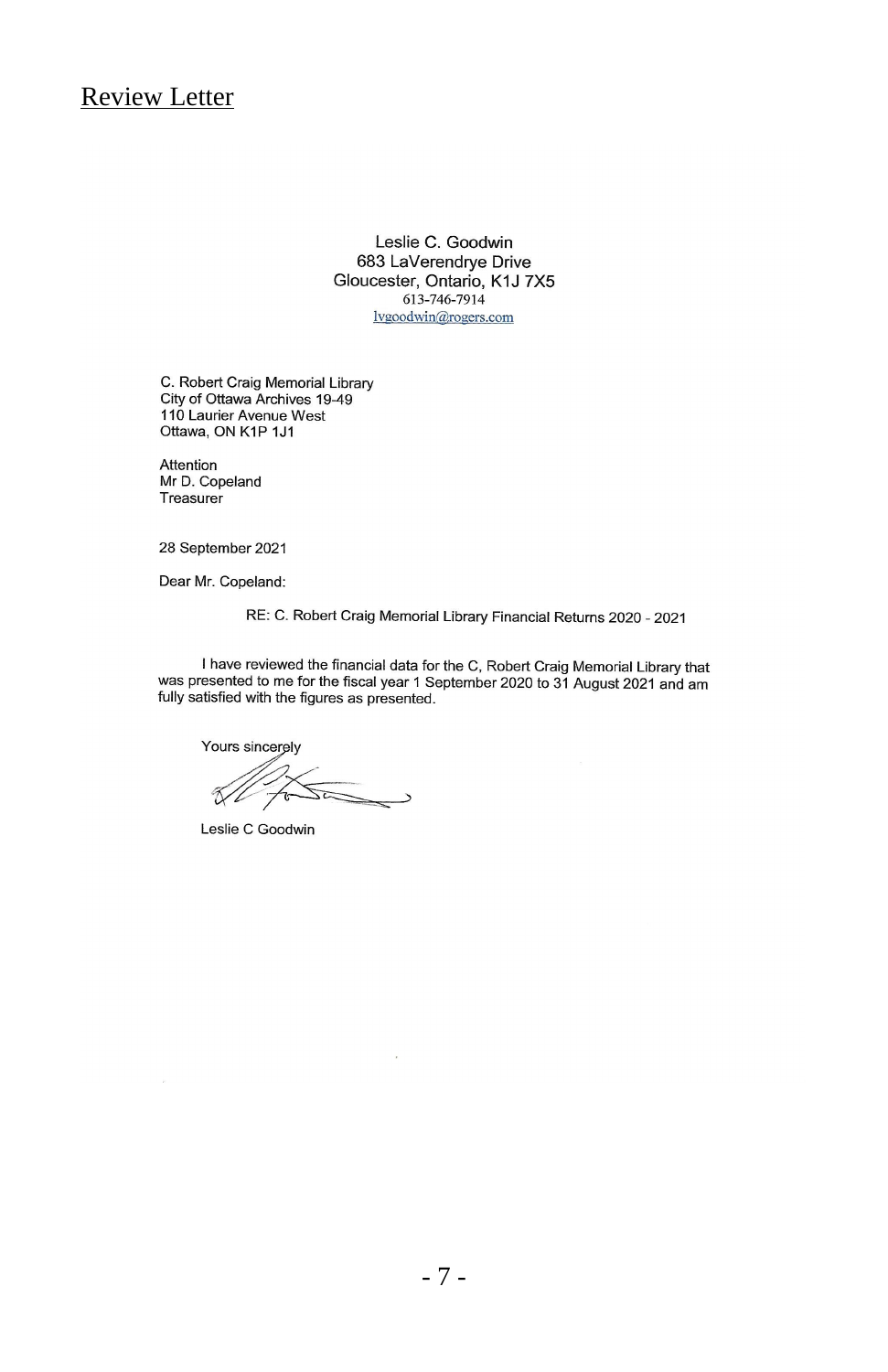### **C. Robert Craig Memorial Library Financial Statement for the Year ending August 31, 2021**

#### Statute and Nature of Operations

The corporation, a private corporation without share capital, incorporated under the Canada Not-for-profit Corporations Act, operates a memorial library, non-profit organization.

| <b>Balance Sheet</b>                    | As of 2021-08-31                                                             |                                            |
|-----------------------------------------|------------------------------------------------------------------------------|--------------------------------------------|
| <b>Account</b>                          |                                                                              |                                            |
| <b>ASSETS</b><br>Cash and Bank Accounts | <b>Chequing Account</b><br>PayPal Account<br>CashOnHand<br><b>Total Cash</b> | 11,611.19<br>1,151.23<br>0.00<br>12,762.42 |
| <b>Prepaid Expenses</b>                 |                                                                              | 0.00                                       |
| <b>TOTAL ASSETS</b>                     |                                                                              | 12,762.42                                  |
| <b>LIABILITIES &amp; EQUITY</b>         |                                                                              |                                            |
| <b>LIABILITIES</b>                      | <b>Outstanding Cheques</b><br>Other<br>Total                                 | 0.00<br>0.00<br>0.00                       |
| $EQUITY - End$ of period                |                                                                              | 12,762.42                                  |
| <b>TOTAL LIABILITIES &amp; EQUITY</b>   |                                                                              | 12,762.42                                  |
| EQUITY - Start of period                |                                                                              | 9,364.49                                   |
| EOUITY - Change                         |                                                                              | 3,397.93                                   |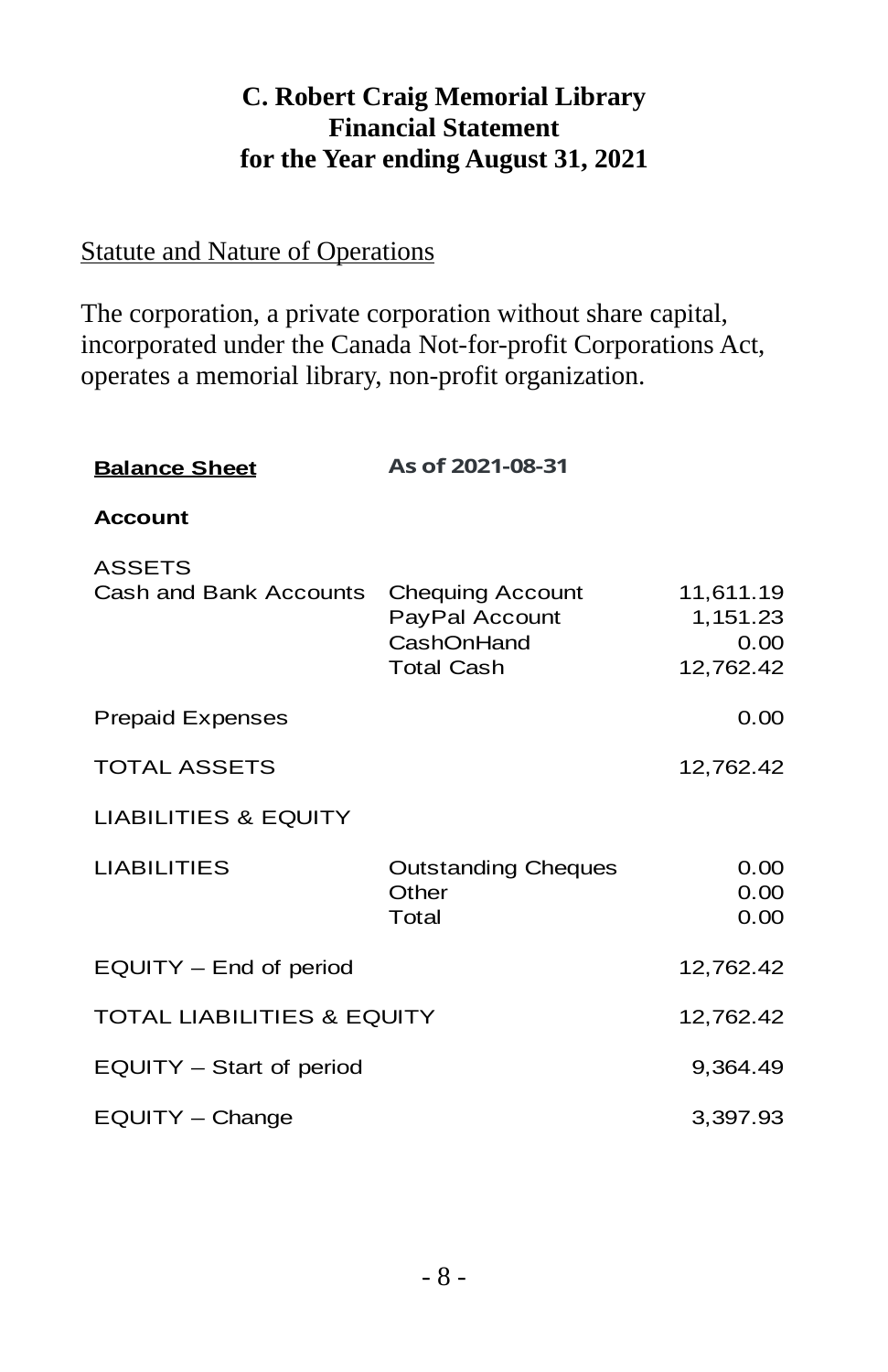#### **C. Robert Craig Memorial Library Financial Statement for the Year ending August 31, 2021**

#### **Income Statement**

9/1/2020 through 8/31/2021 (in Canadian Dollars)

#### INCOME

|                 | Donations<br>Memberships |          | 3,195.00<br>660.00 |
|-----------------|--------------------------|----------|--------------------|
|                 | Other Inc                |          | 0.00               |
|                 | Sales-Magazines          | 5.00     |                    |
|                 | Sales-Books              | 664.50   |                    |
|                 | Sales-Images             | 435.00   |                    |
|                 | Sales-DVD                | 96.00    |                    |
|                 | <b>TOTAL Sales</b>       | 1,200.50 | 1,200.50           |
|                 | <b>TOTAL INCOME</b>      |          | 5,055.50           |
| <b>EXPENSES</b> |                          |          |                    |
|                 | Admin                    |          | 63.26              |
|                 | Insurance, Bus           |          | 1,380.24           |
|                 | Paypal Fees              |          | 32.14              |
|                 | Printing/Reproduction    |          | 0.00               |
|                 | Purchases                |          |                    |
|                 | Purchases-Books          | 0.00     |                    |
|                 | Purchases-Maps           | 0.00     |                    |
|                 | <b>TOTAL Purchases</b>   | 0.00     | 0.00               |
|                 | Storage (Dymon)          |          | 181.93             |
|                 | <b>TOTAL EXPENSES</b>    |          | 1,657.57           |

NET 3,397.93

#### Accepted on behalf of the Board

7<br>25 a.C

Carl Swail, Dave Copeland, Acting President. Treasurer.

Wilkford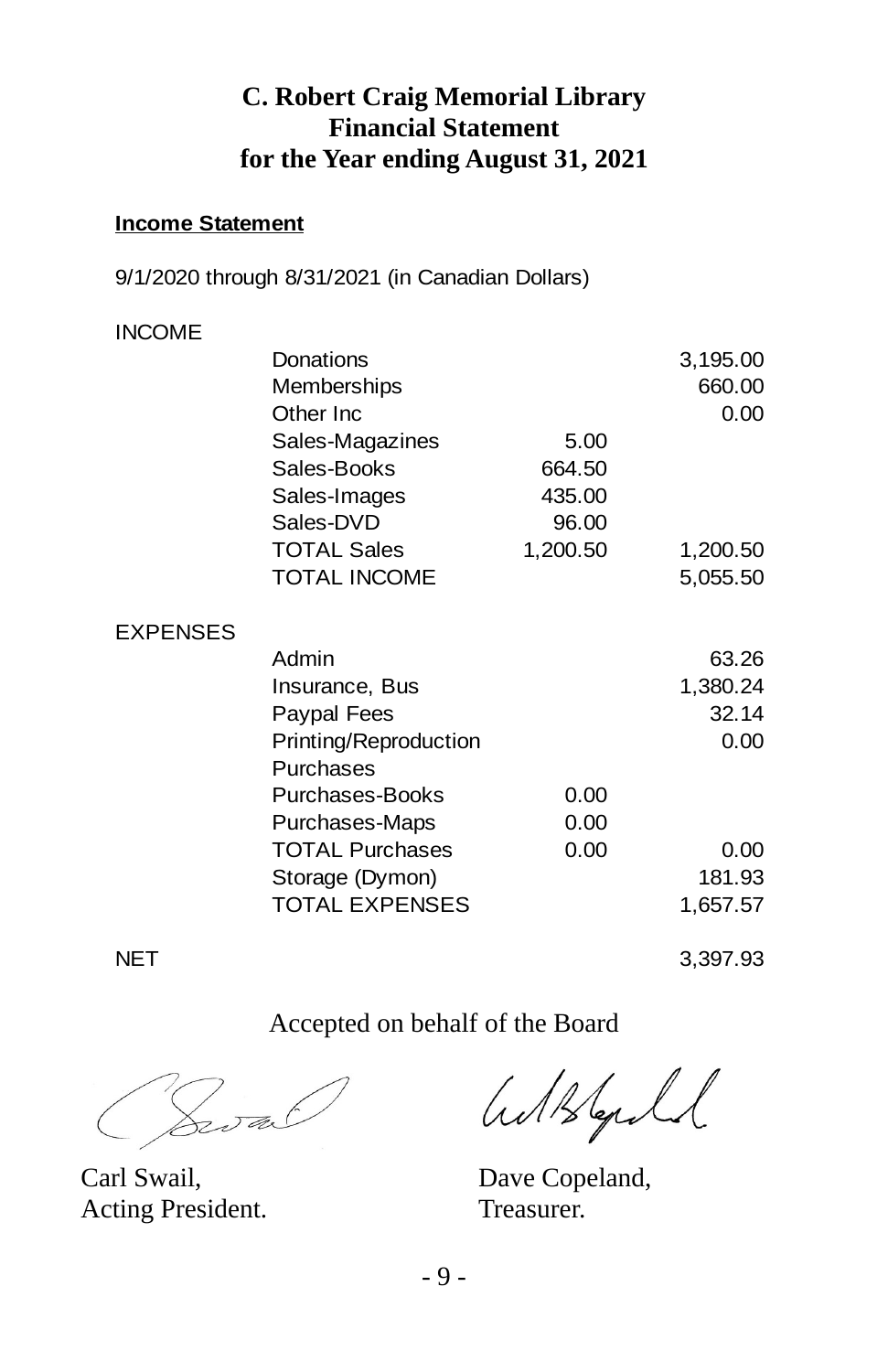### **Librarian Reports**

### Books

The pandemic has had a profound impact on the book and pamphlet collections of the library.

There are now some 2289 books and pamphlets currently catalogued and on the shelves These became unavailable when the reference room in the City Archives was closed. A few questions, largely from outside Ottawa, have been dealt with by access to personal collections.

A hold had been placed on new purchases for financial reasons and this was partly offset by donations. There are a considerable number of books waiting for processing and these are being held in different locations. Cataloguing these donations proved very difficult as it requires access to the data necessary to register them. The cataloguing process designing, producing and mounting spine labels and bookplates also produced major difficulties.

There have been significant changes in the book industry recently. Manuscripts have been produced using soft covers and alternative bindings such as staples or "perfect" (glue) bindings referred to as bookazines. These reduce costs but produce fragile books unsuitable for library use. One result is the rise in hardback book prices of interest to the library The recent acquisitions of american railroads by both CNR and CPR such as the Delaware and Hudson, Illinois Central and some Chicago based railways may well require the acquisition of some more of these materials about these railways.

Additionally the normal attrition of volunteers will necessitate the training of replacements for current volunteers for the books and fonds categories.

Dave Knowles.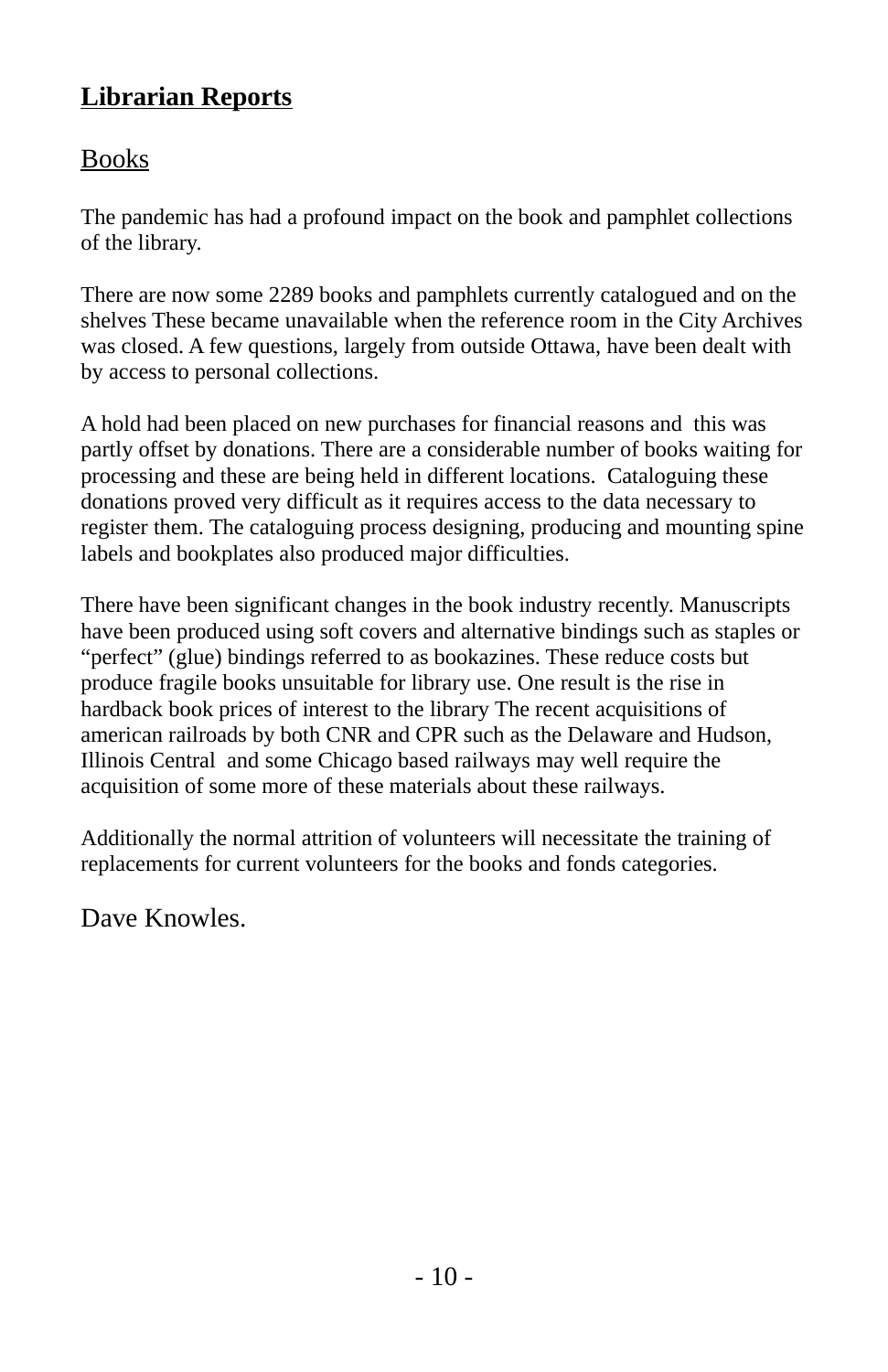### Periodicals

The Annual Report for the year ending August 31, 2020 makes mention of the fact that the C.R. Craig Memorial Library is actively seeking additional volunteers to assist with Library operations, including someone to assume the role of Periodicals Curator. Since my election to the Board in November 2019, I have essentially been a Director without portfolio. The past twenty-two months or so have provided me with an opportunity to familiarize myself with the Library's inner-workings so that I might determine how I can best serve the membership in an expanded capacity beyond that of merely being a member of the Library's governing board. To that end, I recently indicated to the Board of Directors that I wish to assume the responsibilities of Periodicals Curator, effective the 2021-22 reporting year. The Board has approved my request and it has now appointed me to the said position. I thank them for giving me the opportunity to coordinate periodicals operations going forward and I hope that my efforts will soon be reflected on the "Periodicals" Home Page at the crcml.org website.

#### Raymond S. Farand.

#### Maps, Drawings and Prints

Due to restricted access and at times no access to the City of Ottawa Archives building, no new drawings or maps have been added to the collection. There are still 2004 drawings and prints in our collection. The map collection stands at 261 maps. We now have a number of donations which need to be cataloged. This should start again this coming fall and winter. There are also a few requests for copies of drawings that will be filled shortly.

Carl Swail.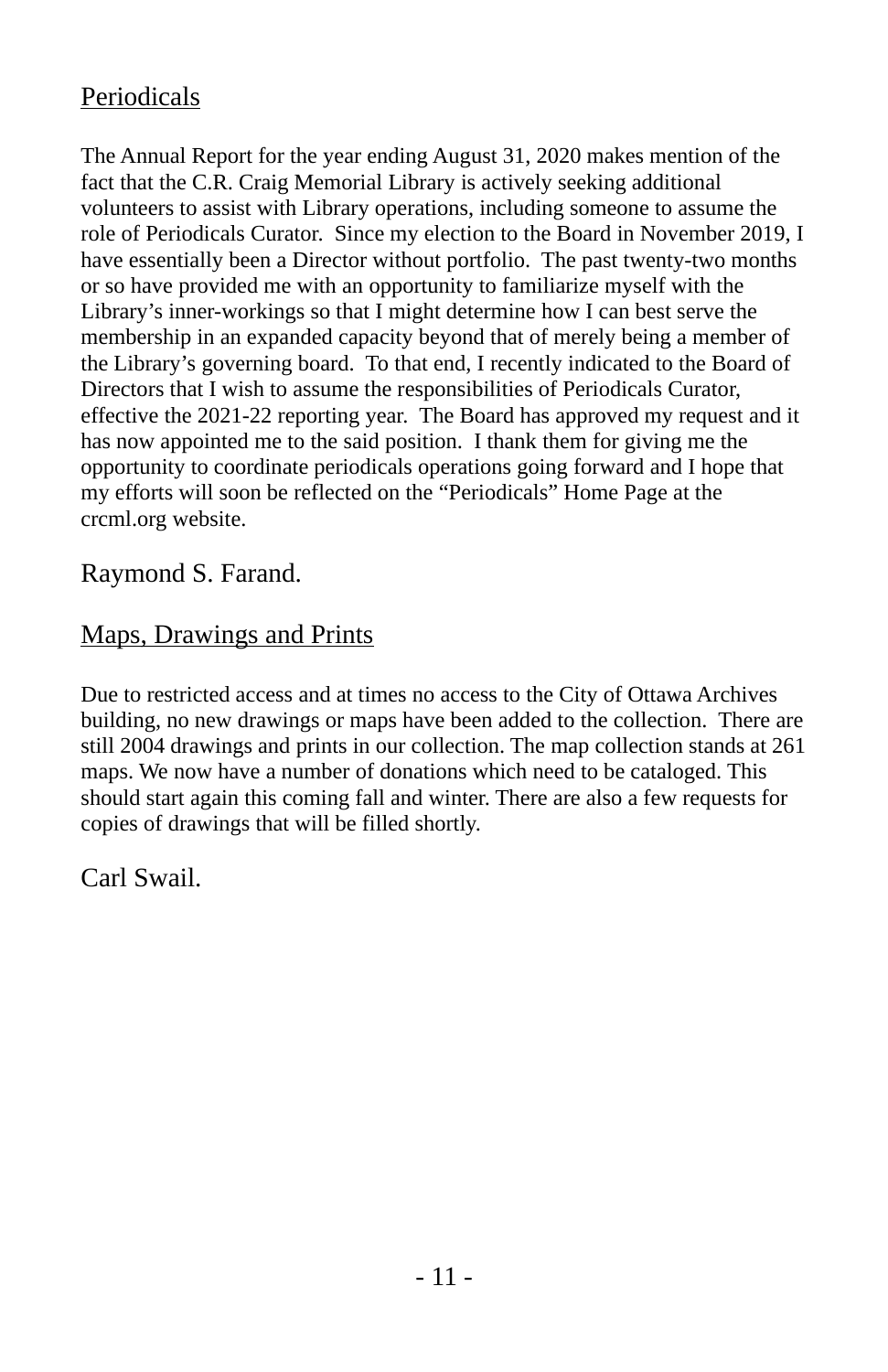#### **Photographs**

Bruce Chapman has not been able to do any data entry as the Archives has been shut down because of the Pandemic. Barry Innes and Paul Bown have not entered any data due to the Pandemic. Bob Meldrum has not provided any assistance to the Library due to the Pandemic. Dave Copeland continued to maintain and upgrade the Pictures web site.

Photo requests supplied by Dave Copeland:

- 1. Tim Swadling (Windsor, ON)-(four high res photos revenue \$100).
- 2. Shannyn Rus (Sturgeon County, AB)-(two high res photos revenue \$50).
- 3. Richard Yaremko (Cobble Hill, BC)-(8 low res photos revenue \$40).

4. Mathew Robson (Vancouver, BC)-(9 high res photos and one low res photo revenue \$230).

Mike Shchepanek continued to check for and correct errors and omissions in the data base. Mike completed the sorting and preparation of approx. 20,000 mainly freight car slides from the Tom Hood Collection. Approx. 5,000 were accepted for inclusion into the Library Collection. Tom was given an appropriate tax receipt and signed a Deed of Gift Form for the Library. A Deed of Gift Form (Duncan du Fresne Collection) was prepared and sent to Bruce du Fresne and Kevin Day and when signed and returned a tax receipt for 295 B&W photographs was sent to Bruce (via Kevin). The John Chambers Collection of about 1000 photographs was donated to the Craig Library via Bernie Goodman. The approx. 100 B&W commercial photographs purchased by Chambers were passed on to Dave Venables for re-sale. The remainder of the collection is being sorted and evaluated for the Library by Mike.

Photo and information requests answered by Mike Shchepanek:

1. Shannyn Rus (e-mail request) provided background information on the photos that she purchased.

2. Craig Rutherford (e-mail request) provided permission to publish an Othen photo in his possession.

3. Ted Rafuse (e-mail request) provided instructions on how to use the Library web-site.

4. Bob Inwood (e-mail request) provided information for the restoration of a CP Caboose in Kimberley, BC.

5. Gilles Gagnon (e-mail request) searched for information regarding the St. Lawrence Special Train.

6. Angus Palmer (OVAR) provided information and 31 slides (via Dave Copeland) for a presentation on the Ottawa, Arnprior and Parry Sound Railway.

Mike Shchepanek.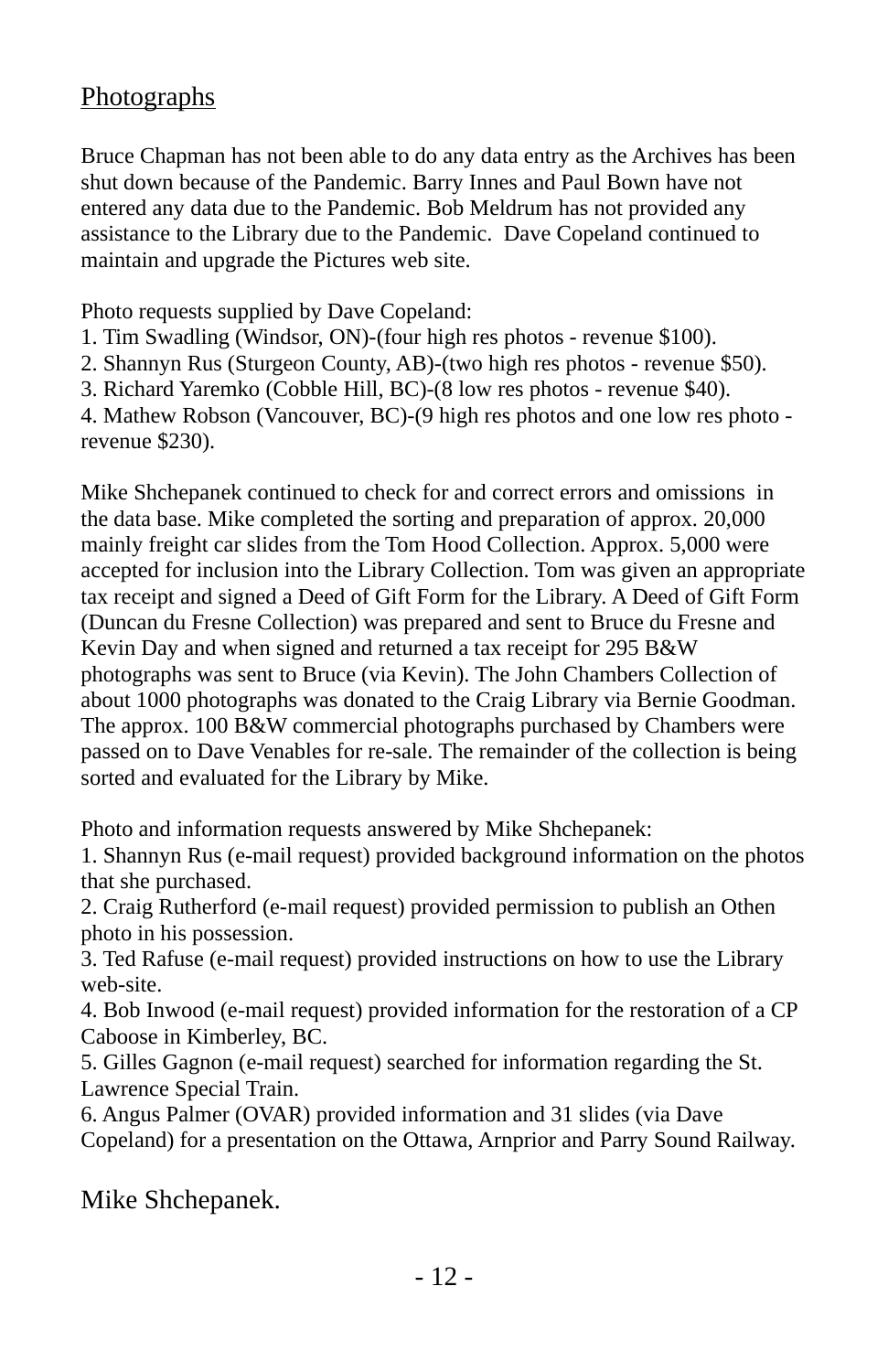### David Othen Photo Collection

In 2018, the C.Robert Craig Memorial Library took receipt of 5592 thirty-five (35) mm transparencies that were photo-archived by David Othen between 1970 and 1991.

Prior to the pandemic, in late 2019-early 2020, David Stremes and I began to review the material to determine what transparencies would be suitable for retention in the Library archives. We completed our work during the reporting year ending August 31, 2021 and have determined that 3060 transparencies are of interest to CRCML and should be considered as suitable candidates for inclusion in the photo archives. In support of the archival process, we have grouped the above mentioned images both chronologically and geographically by province/territory/state in the following manner: NL, NS, PE, NB, QC, ON, the Prairies (MB, SK, AB), BC, YT/Alaska, and upstate Maine. The next step, as volunteer labour hours become available, will see applicable photo information, i.e. subject, date, and location etc., recorded on a spread sheet for future entry in the Library database.

With the film portion of the Othen Collection now advanced to the degree mentioned above, it, along with, a copy of David Othen's hard drive containing digital railway related images will now be passed over to the Curator of Images/Photography for final evaluation and recommendation to the Board.

Raymond S. Farand.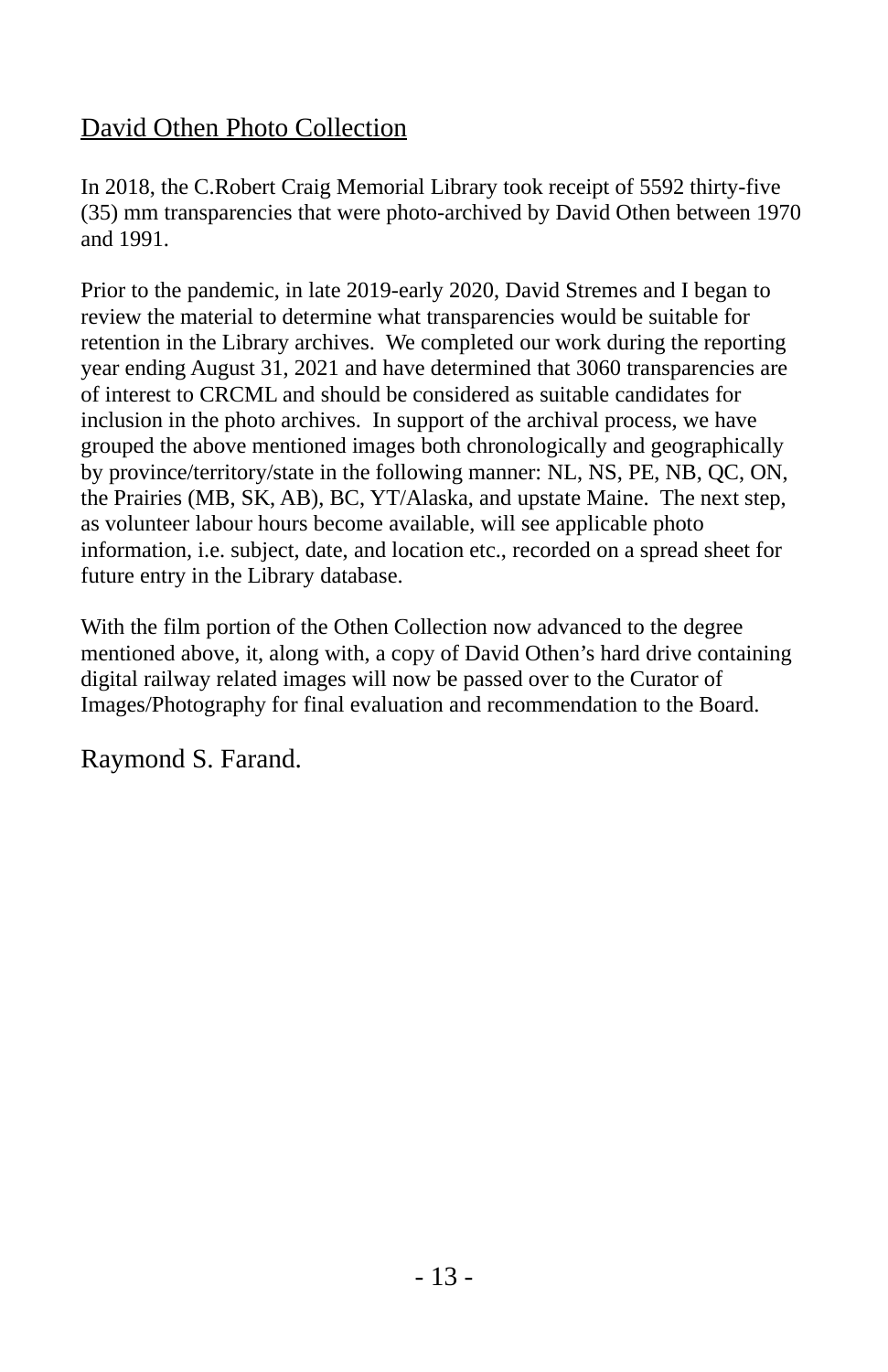#### **Timetables**

Due to the pandemic, and with limited, or no access, to the Archives building there is nothing new to report.

Dave Stremes.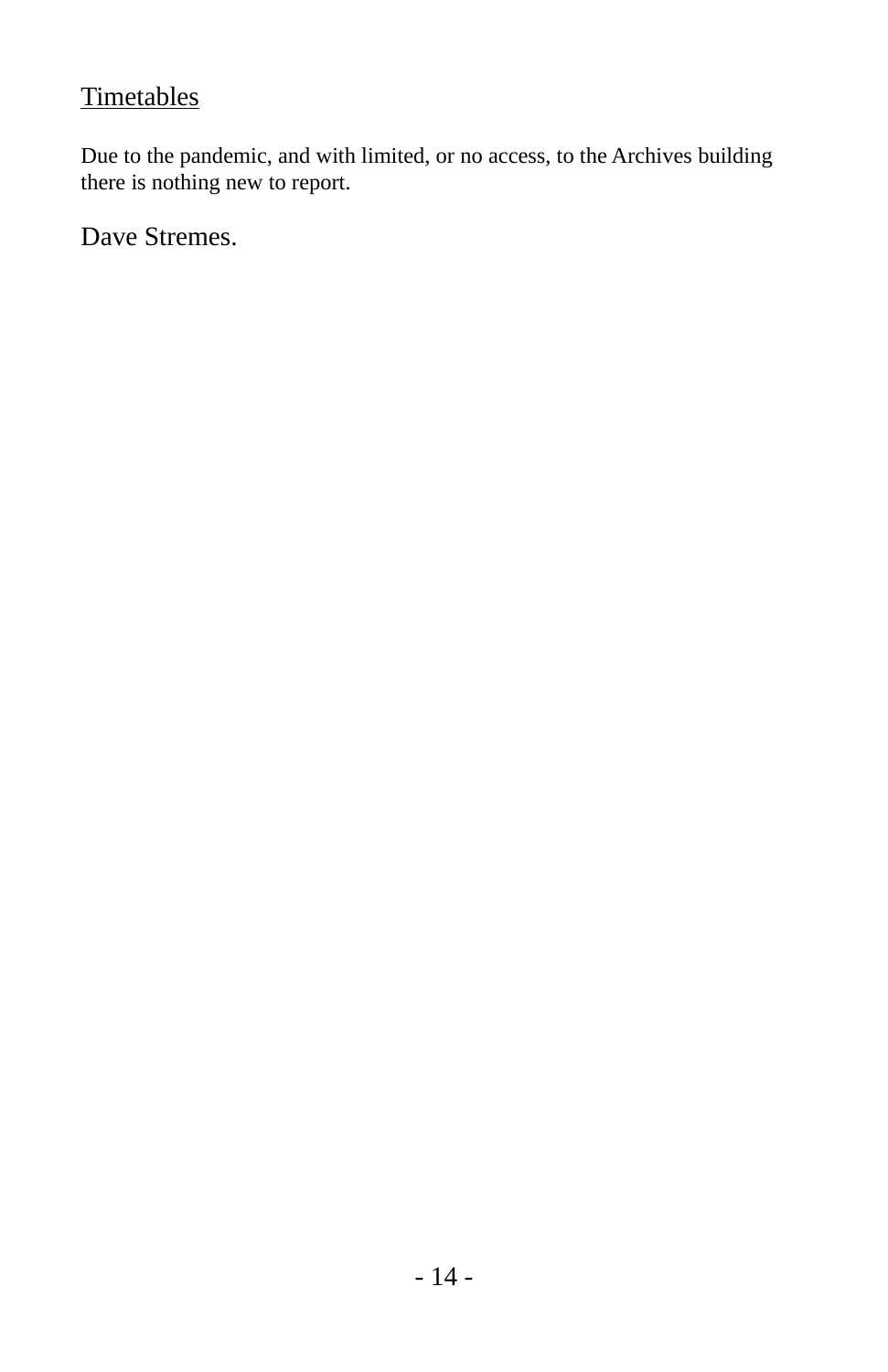### **Library Members at August 31, 2021.**

#### **Honorary Members**

| Joan Craig (D)         | <b>Harriet Healy</b> |
|------------------------|----------------------|
| <b>Barbara Chivers</b> | Peter Nesbitt (D)    |

#### **Ordinary Members**

Bruce Ballantyne David Jeane Mike Shchepanek Patrick Brennan David Knowle Mike Shore Patrick Brewer Norm Levert Robert Smith Bruce Chapman Peter McGuire Doug Stolz Colin Churcher David McLellan David Stremes Garry Comber Donald McQueen Carl Swail Dave Copeland Robert Meldrum Andre Thouin Ray Farand Fred Mills Malcolm Vant Bernie Geiger Bruce Morgan Dave Venables Brian Gilhuly Doug Pelkola Thomas Grumley Gilles Quesnel

### **Gifts of Cash**

Bernie Geiger Mike Shore

Patrick Brewer Brian Gilhuly Doug Stolz Colin Churcher David Knowles David Stremes Garry Comber David McLellan Malcolm Vant Ray Farand Bruce Morgan Dave Venables

#### **Volunteers**

Paul Bown Ray Farand Pat Brennan Barry Innes Bruce Chapman Robert Meldrum Dave Copeland Dave Venables